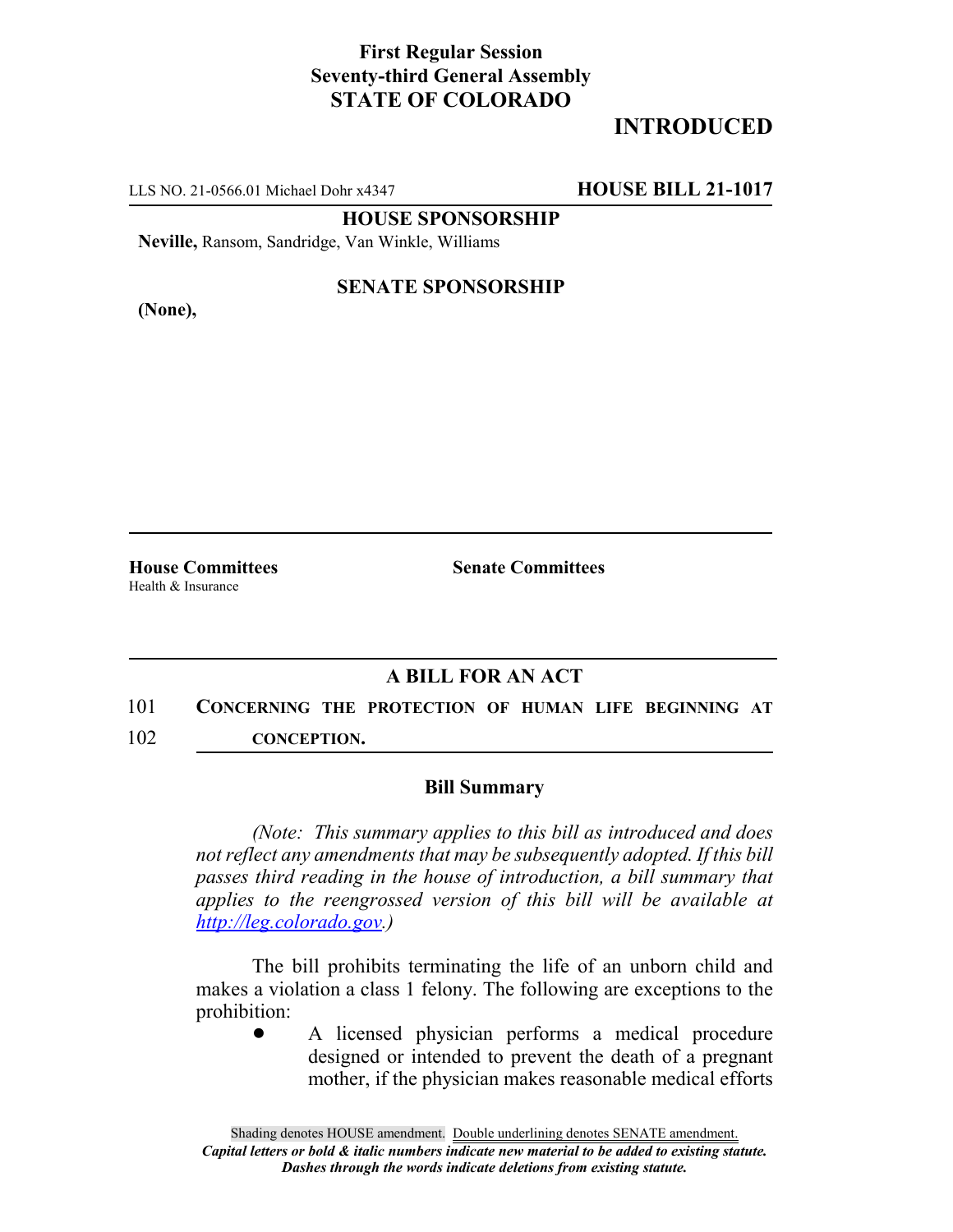under the circumstances to preserve both the life of the mother and the life of her unborn child in a manner consistent with conventional medical practice; and

! A licensed physician provides medical treatment, including chemotherapy or removal of an ectopic pregnancy, to the mother that results in the accidental or unintentional injury to or death of the unborn child.

The pregnant mother upon whom termination of the life of an unborn child is performed or attempted is not subject to a criminal penalty. The sale and use of contraception is not prohibited by the bill. A conviction related to the prohibition of the termination of the life of an unborn child constitutes unprofessional conduct for purposes of physician licensing.

The bill states that any act, law, treaty, order, or regulation of the United States government that denies or prohibits protection of a human person's inalienable right to life is null, void, and unenforceable in this state and that the courts of the United States have no jurisdiction to interfere with Colorado's interest in protecting human life at conception when human life begins.

1 *Be it enacted by the General Assembly of the State of Colorado:*

- 
- 2 **SECTION 1. Legislative intent.** (1) It is the intent of the general
- 3 assembly to make the practice of terminating the life of an unborn child
	- 4 illegal in the state of Colorado.
- 
- 5 (2) Colorado's authority to assert its interest in protecting human
- 6 life from conception derives from:
- 7 (a) The Tenth Amendment to the United States Constitution that 8 provides that all powers not delegated to the federal government 9 elsewhere in the Constitution are reserved to the states or to the people 10 that Colorado has utilized since 1967 by legalizing the practice of 11 abortion before the Supreme Court case, *Roe v. Wade*, 410 U.S. 113 12 (1973); and
- 13 (b) The Declaration of Independence that acknowledges that life 14 is endowed to all persons as an inalienable right.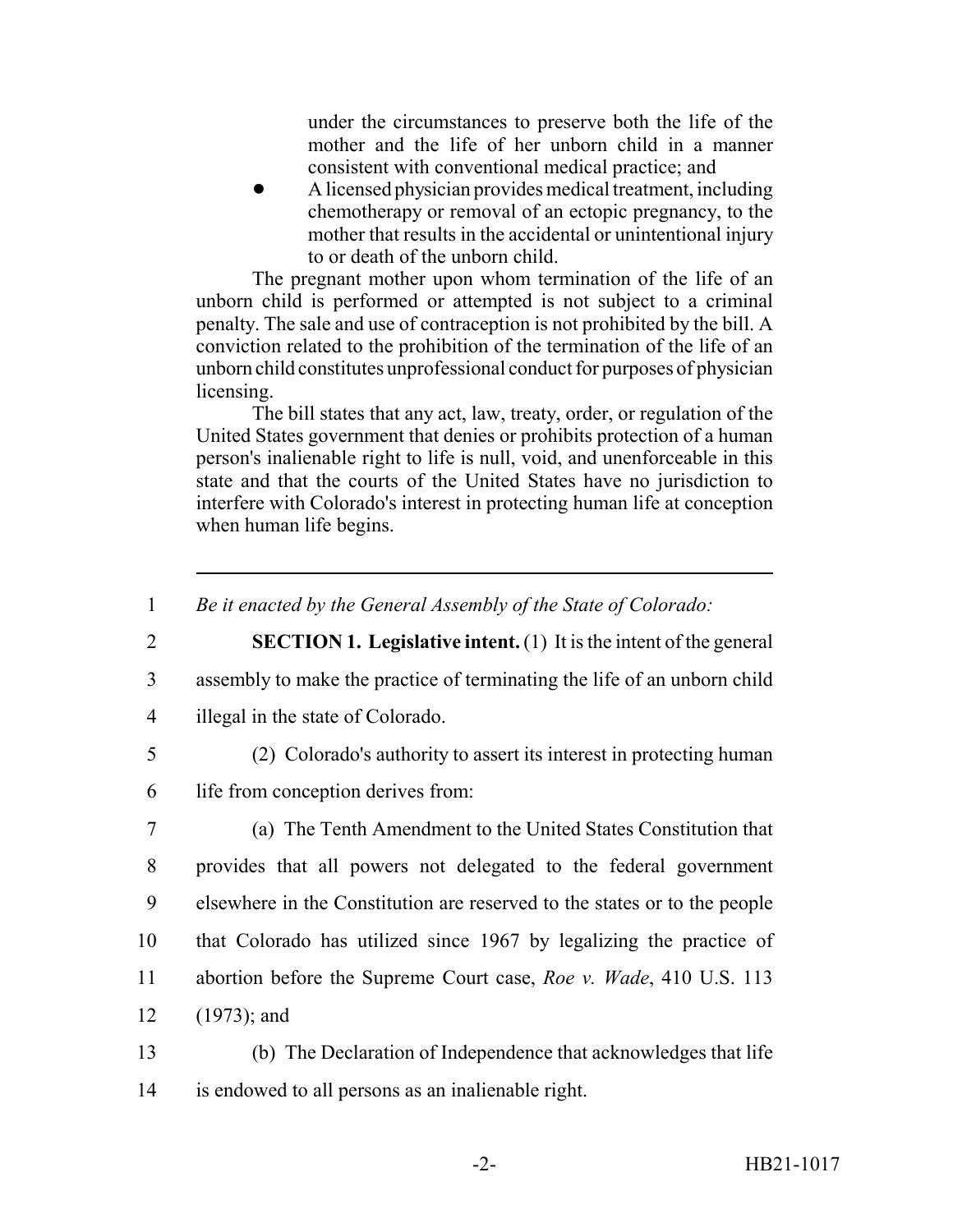| 1              | <b>SECTION 2.</b> In Colorado Revised Statutes, add part 9 to article |
|----------------|-----------------------------------------------------------------------|
| $\overline{2}$ | 6 of title 18 as follows:                                             |
| 3              | PART <sub>9</sub>                                                     |
| $\overline{4}$ | TERMINATION OF THE LIFE OF AN UNBORN CHILD                            |
| 5              | <b>PROHIBITION</b>                                                    |
| 6              | 18-6-901. Definitions. As USED IN THIS PART 9, UNLESS THE             |
| 7              | <b>CONTEXT OTHERWISE REQUIRES:</b>                                    |
| 8              | (1) "ABORTION" MEANS THE ACT OF USING OR PRESCRIBING ANY              |
| 9              | INSTRUMENT, MEDICINE, DRUG, OR ANY OTHER SUBSTANCE, DEVICE, OR        |
| 10             | MEANS WITH THE INTENT TO TERMINATE THE PREGNANCY OF A WOMAN           |
| 11             | WITH KNOWLEDGE OR REASON TO BELIEVE THAT THE TERMINATION BY           |
| 12             | THOSE MEANS WILL CAUSE THE DEATH OF THE UNBORN CHILD. SUCH USE,       |
| 13             | PRESCRIPTION, OR MEANS IS NOT AN ABORTION IF DONE WITH THE INTENT     |
| 14             | TO:                                                                   |
| 15             | (a)<br>SAVE THE LIFE OR PRESERVE THE HEALTH OF AN UNBORN              |
| 16             | CHILD;                                                                |
| 17             | (b) REMOVE A DEAD UNBORN CHILD WHO DID NOT DIE AS A RESULT            |
| 18             | OF AN INTENTIONAL, KNOWING, OR RECKLESS ACTION TO TERMINATE A         |
| 19             | PREGNANCY; OR                                                         |
| 20             | REMOVE AN ECTOPIC PREGNANCY.<br>(c)                                   |
| 21             | "FERTILIZATION" MEANS THAT POINT IN TIME WHEN A MALE<br>(2)           |
| 22             | HUMAN SPERM PENETRATES THE ZONA PELLUCIDA OF A FEMALE HUMAN           |
| 23             | OVUM IN THE CASE OF SEXUAL REPRODUCTION.                              |
| 24             | "PREGNANT" OR "PREGNANCY" MEANS THE HUMAN FEMALE<br>(3)               |
| 25             | REPRODUCTIVE CONDITION OF HAVING A LIVING UNBORN HUMAN BEING          |
| 26             | WITHIN HER BODY THROUGHOUT THE ENTIRE EMBRYONIC AND FETAL AGES        |
| 27             | OF THE UNBORN CHILD FROM FERTILIZATION TO FULL GESTATION AND          |
|                |                                                                       |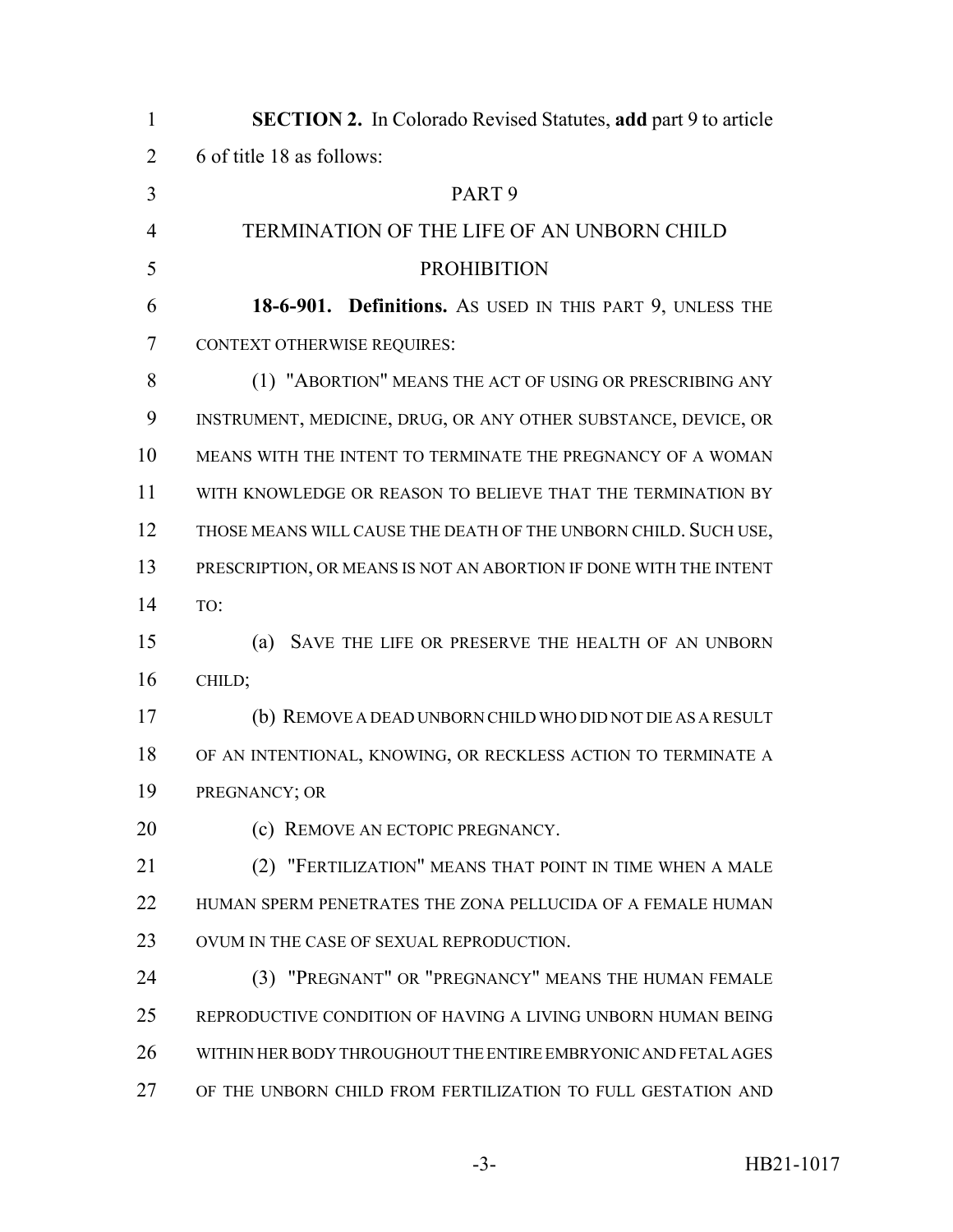CHILDBIRTH.

 (4) "UNBORN HUMAN BEING" OR "UNBORN CHILD" MEANS AN INDIVIDUAL LIVING MEMBER OF THE SPECIES HOMO SAPIENS, THROUGHOUT THE ENTIRE EMBRYONIC AND FETAL AGES OF THE UNBORN CHILD FROM FERTILIZATION TO FULL GESTATION AND CHILDBIRTH.

 **18-6-902. Termination of the life of an unborn child - prohibition - penalty - exceptions.** (1) A PERSON SHALL NOT KNOWINGLY ADMINISTER TO, PRESCRIBE FOR, PROCURE FOR, OR SELL TO A PREGNANT MOTHER ANY MEDICINE, DRUG, OR OTHER SUBSTANCE WITH THE SPECIFIC INTENT OF CAUSING OR ABETTING THE TERMINATION OF THE LIFE OF AN UNBORN HUMAN BEING.A PERSON SHALL NOT KNOWINGLY USE OR EMPLOY ANY INSTRUMENT OR PROCEDURE UPON A PREGNANT MOTHER WITH THE SPECIFIC INTENT OF CAUSING OR ABETTING THE TERMINATION 14 OF THE LIFE OF AN UNBORN HUMAN BEING.

(2) A VIOLATION OF THIS SECTION IS A CLASS 1 FELONY.

 (3) (a) A LICENSED PHYSICIAN WHO PERFORMS A MEDICAL PROCEDURE DESIGNED OR INTENDED TO PREVENT THE DEATH OF A PREGNANT MOTHER IS NOT GUILTY OF VIOLATING THIS SECTION IF THE PHYSICIAN MAKES REASONABLE MEDICAL EFFORTS TO PRESERVE BOTH THE LIFE OF THE MOTHER AND THE LIFE OF HER UNBORN CHILD IN A MANNER CONSISTENT WITH CONVENTIONAL MEDICAL PRACTICE.

 (b) A LICENSED PHYSICIAN WHO PROVIDES MEDICAL TREATMENT, 23 INCLUDING CHEMOTHERAPY AND THE REMOVAL OF ECTOPIC PREGNANCIES, TO A PREGNANT MOTHER THAT RESULTS IN THE ACCIDENTAL OR UNINTENTIONAL INJURY TO OR DEATH OF HER UNBORN CHILD IS NOT 26 GUILTY OF VIOLATING THIS SECTION.

**(c) A PREGNANT MOTHER UPON WHOM THE TERMINATION OF THE**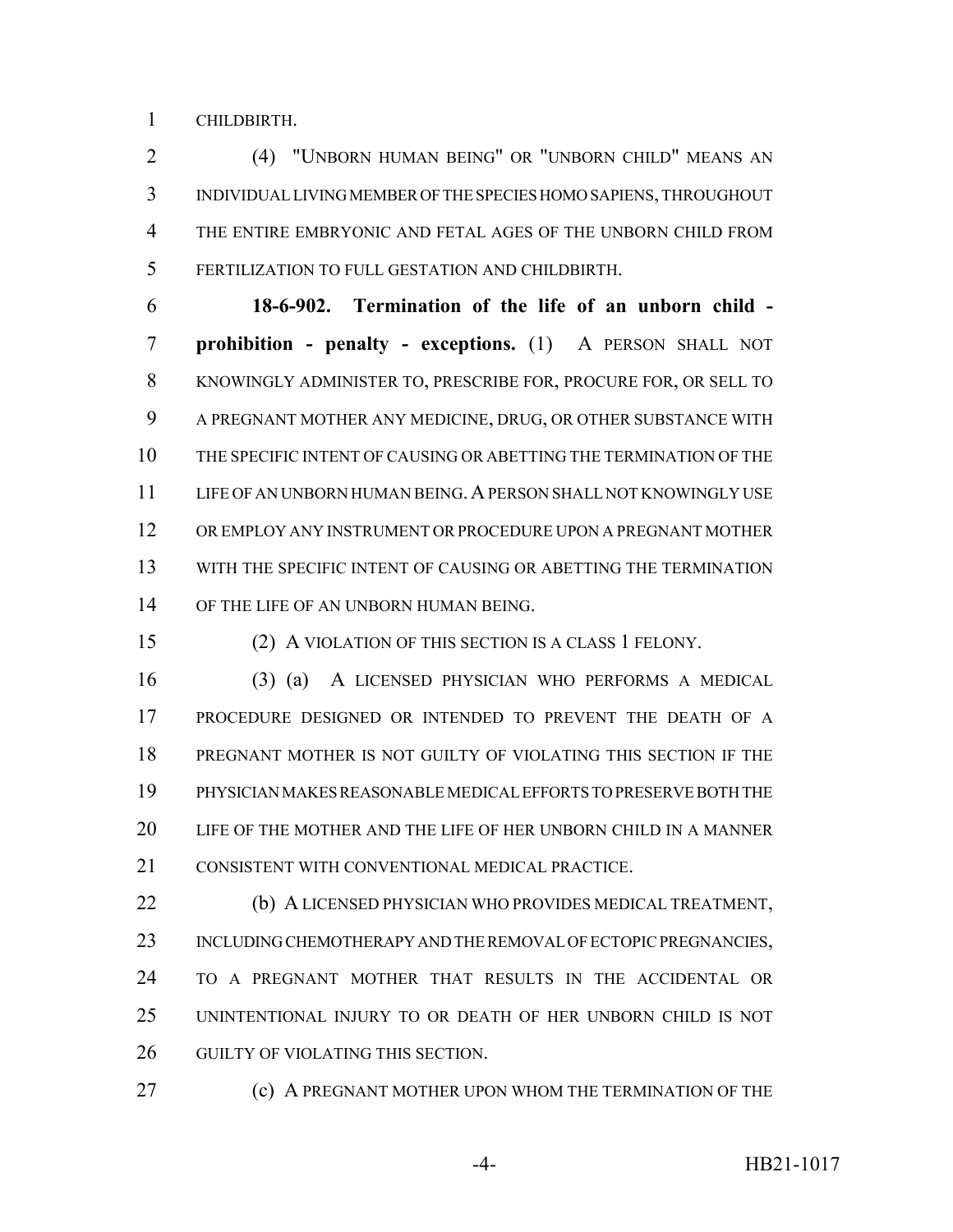LIFE OF AN UNBORN CHILD IS PERFORMED OR ATTEMPTED IS NOT GUILTY OF VIOLATING THIS SECTION.

 (4) NOTHING IN THIS SECTION IS CONSTRUED TO PROHIBIT THE SALE, USE, PRESCRIPTION, OR ADMINISTRATION OF A CONTRACEPTIVE MEASURE, DEVICE, DRUG, OR CHEMICAL.

 **18-6-903. Protection of inalienable right to life.** (1) ANY ACT, LAW, TREATY, ORDER, OR REGULATION OF THE UNITED STATES GOVERNMENT THAT DENIES OR PROHIBITS PROTECTION OF A HUMAN PERSON'S INALIENABLE RIGHT TO LIFE IS NULL, VOID, AND UNENFORCEABLE IN THIS STATE.

 (2) THE COURTS OF THE UNITED STATES HAVE NO JURISDICTION TO INTERFERE WITH COLORADO'S INTEREST IN PROTECTING HUMAN LIFE AT 13 CONCEPTION WHEN HUMAN LIFE BEGINS.

 **SECTION 3.** In Colorado Revised Statutes, 18-3.5-103, **amend** (1) as follows:

 **18-3.5-103. Unlawful termination of pregnancy in the first degree.** (1) A person commits the offense of unlawful termination of pregnancy in the first degree if, with the intent to terminate unlawfully the pregnancy of a woman, the person unlawfully terminates the woman's 20 pregnancy IN A MANNER OTHER THAN DESCRIBED IN SECTION 18-6-902(1).

 **SECTION 4.** In Colorado Revised Statutes, 18-3.5-104, **amend** 22  $(1)$  as follows:

 **18-3.5-104. Unlawful termination of pregnancy in the second degree.** (1) A person commits the offense of unlawful termination of pregnancy in the second degree if the person knowingly causes the unlawful termination of the pregnancy of a woman IN A MANNER OTHER 27 THAN DESCRIBED IN SECTION 18-6-902 (1).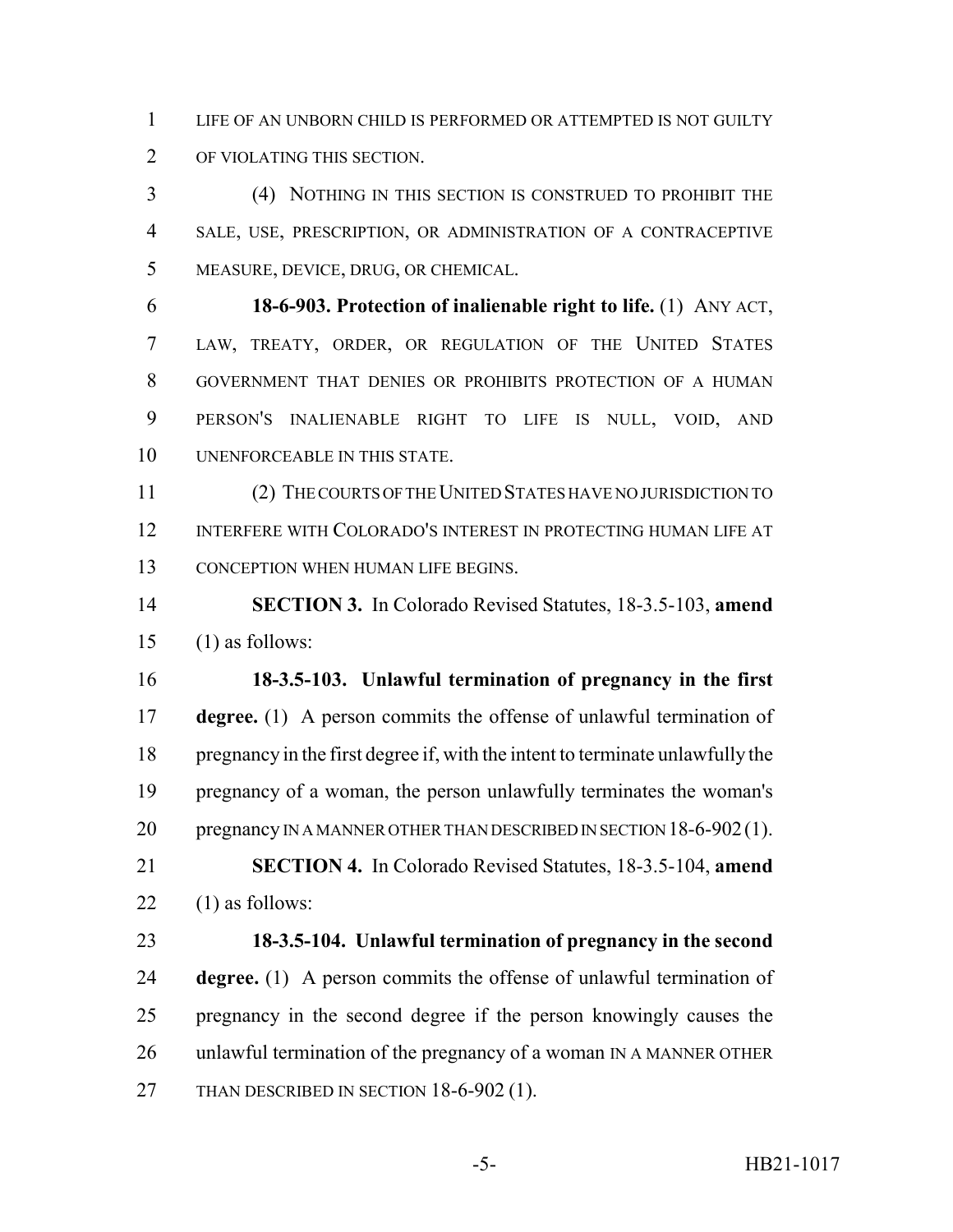**SECTION 5.** In Colorado Revised Statutes, 18-3.5-105, **amend** 2  $(1)$  as follows:

 **18-3.5-105. Unlawful termination of pregnancy in the third degree.** (1) A person commits the offense of unlawful termination of pregnancy in the third degree if, under circumstances manifesting extreme indifference to the value of human life, the person knowingly engages in conduct that creates a grave risk of death to another person, and thereby causes the unlawful termination of the pregnancy of a woman IN A 9 MANNER OTHER THAN DESCRIBED IN SECTION 18-6-902 (1).

 **SECTION 6.** In Colorado Revised Statutes, 18-3.5-106, **amend** (1) as follows:

 **18-3.5-106. Unlawful termination of pregnancy in the fourth degree.** (1) A person commits the offense of unlawful termination of pregnancy in the fourth degree if the person recklessly causes the unlawful termination of the pregnancy of a woman, IN A MANNER OTHER THAN DESCRIBED IN SECTION 18-6-902 (1), at such time as the person knew or reasonably should have known that the woman was pregnant.

 **SECTION 7.** In Colorado Revised Statutes, 18-3.5-107, **amend** 19  $(1)$  as follows:

 **18-3.5-107. Vehicular unlawful termination of pregnancy.** (1) If a person operates or drives a motor vehicle in a reckless manner, and this conduct is the proximate cause of the unlawful termination of the pregnancy of a woman, such person commits vehicular unlawful 24 termination of pregnancy IN A MANNER OTHER THAN DESCRIBED IN SECTION 18-6-902 (1).

 **SECTION 8.** In Colorado Revised Statutes, 18-3.5-108, **amend** (1)(a) as follows: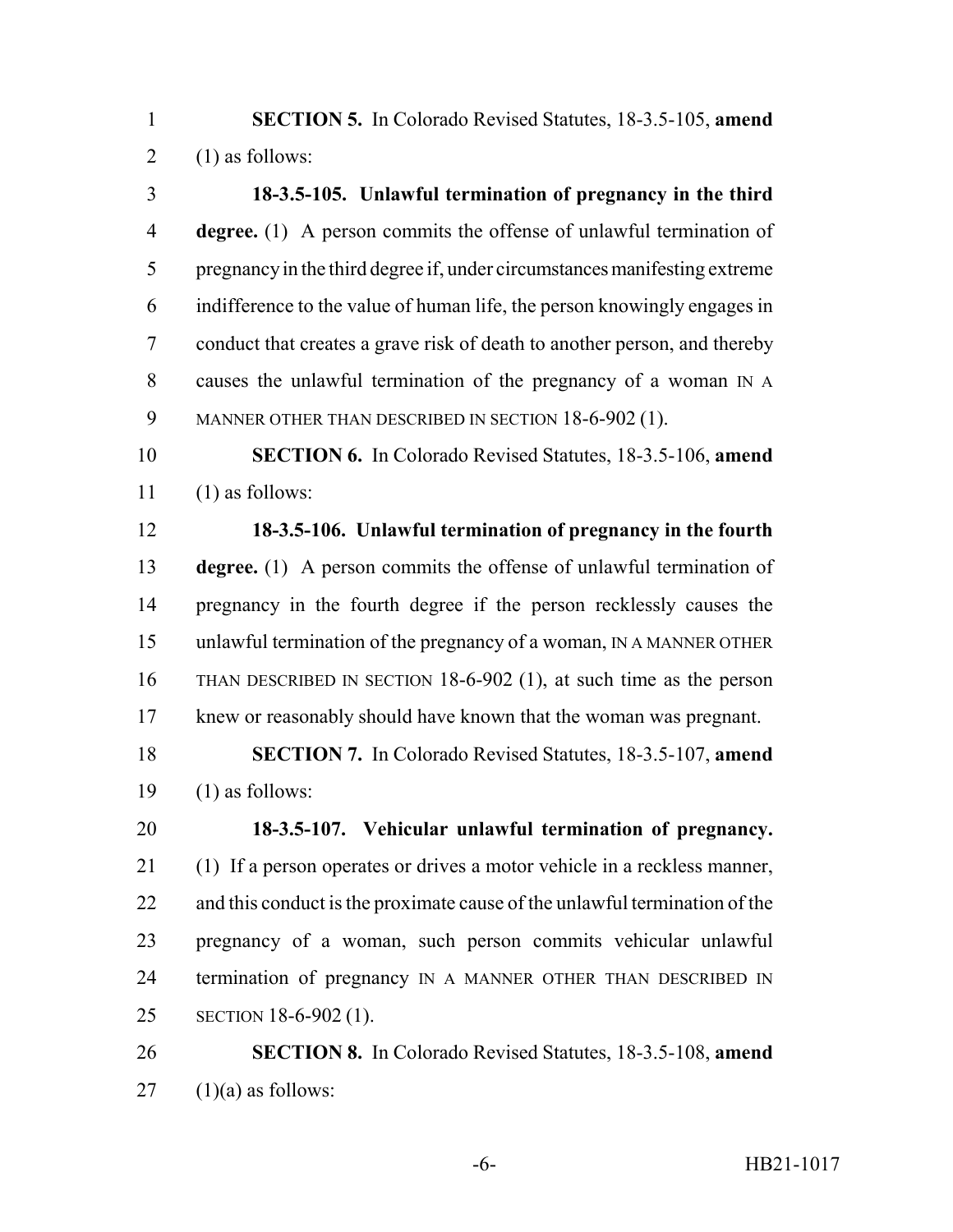**18-3.5-108. Aggravated vehicular unlawful termination of pregnancy - definitions.** (1) (a) If a person operates or drives a motor vehicle while under the influence of alcohol or one or more drugs, or a combination of both alcohol and one or more drugs, and this conduct is the proximate cause of the unlawful termination of the pregnancy of a woman, such person commits aggravated vehicular unlawful termination of pregnancy IN A MANNER OTHER THAN DESCRIBED IN SECTION 18-6-902 (1). This is a strict liability crime. **SECTION 9.** In Colorado Revised Statutes, 18-3.5-109, **amend** (1) as follows: **18-3.5-109. Careless driving resulting in unlawful termination of pregnancy - penalty.** (1) A person who drives a motor vehicle, bicycle, electrical assisted bicycle, electric scooter, or low-power scooter in a careless and imprudent manner, without due regard for the width, grade, curves, corners, traffic, and use of the streets and highways and all other attendant circumstances, and causes the unlawful termination of a pregnancy of a woman is guilty of careless driving resulting in unlawful 18 termination of pregnancy IN A MANNER OTHER THAN DESCRIBED IN SECTION 18-6-902(1). A person convicted of careless driving of a bicycle, electrical assisted bicycle, or electric scooter resulting in the unlawful termination of pregnancy is not subject to section 42-2-127. **SECTION 10.** In Colorado Revised Statutes, 12-240-121, **add**  $(1)(hh)$  as follows: **12-240-121. Unprofessional conduct - definitions.** (1) "Unprofessional conduct" as used in this article 240 means: (hh) A CONVICTION FOR VIOLATING SECTION 18-6-902, REGARDING THE PROHIBITION OF TERMINATING THE LIFE OF AN UNBORN CHILD.